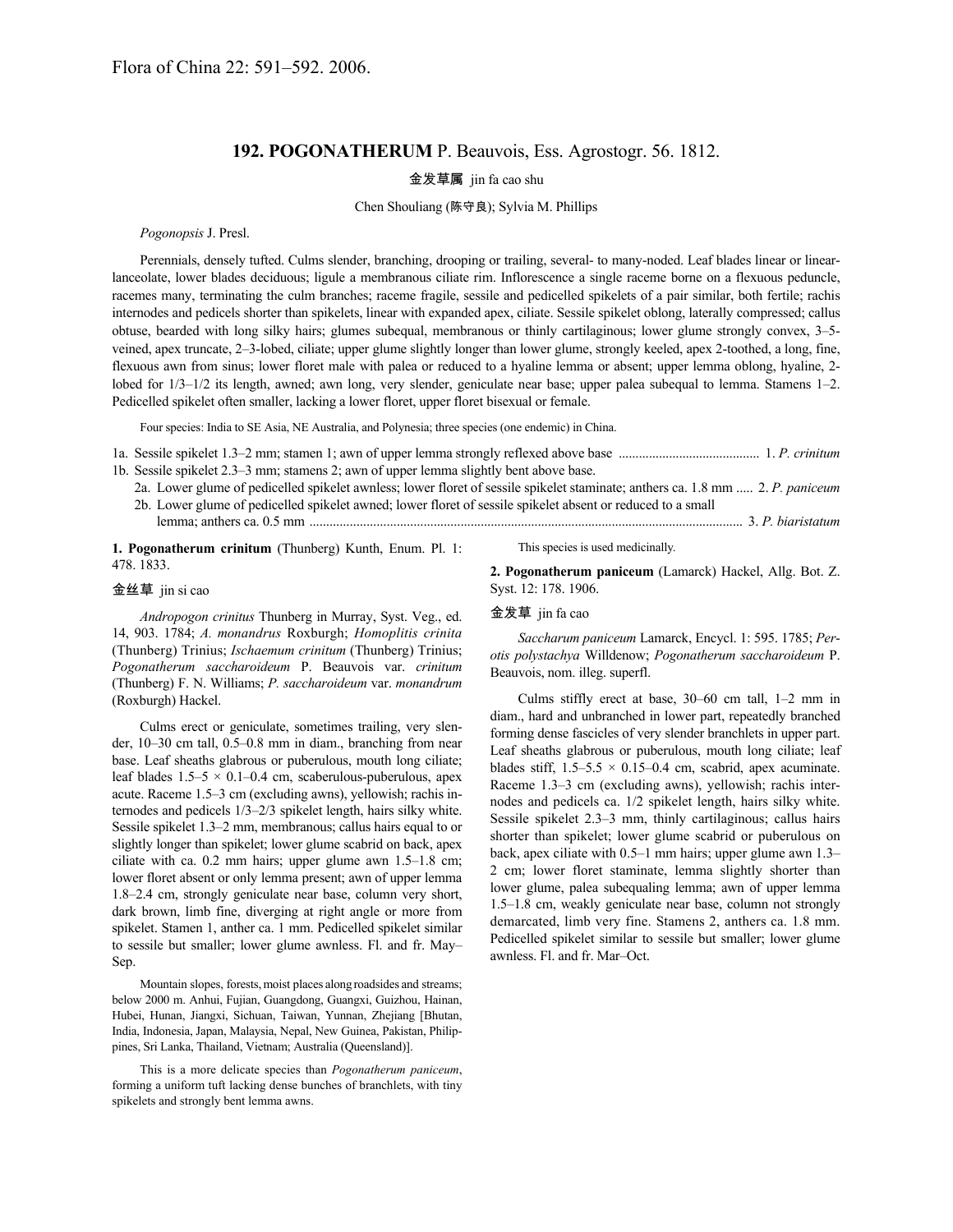# Flora of China 22: 591–592. 2006.

Mountain slopes, roadsides, streams; 100–2300 m. Guangdong, Guangxi, Guizhou, Hubei, Hunan, Sichuan, Taiwan, Yunnan [Afghanistan, Bhutan, India, Indonesia, Laos, Malaysia, Myanmar, Nepal, Pakistan, Thailand, Vietnam; SW Asia (Arabia), Australia (Queensland)].

**3. Pogonatherum biaristatum** S. L. Chen & G. Y. Sheng, Bull. Bot. Res., Harbin 13: 76. 1993.

## 二芒金发草 er mang jin fa cao

Culms 40–60 cm tall, 1–2 mm in diam., hard, unbranched in lower part, branched above; branches ascending.Leaf sheaths glabrous, mouth ciliate; leaf blades stiff,  $2-4.5 \times 0.1-0.3$  cm, scabrid, puberulous at base, apex long acuminate. Raceme 2–3 cm (excluding awns), yellowish; rachis internodes and pedicels shorter than spikelet. Sessile spikelet ca. 3 mm; callus hairs 0.5– 3 mm; lower glume scabrid and with scattered soft hairs on back, apex densely ciliate; upper glume awn ca. 1.6 cm; lower floret absent or represented by a small linear-lanceolate lemma; awn of upper lemma ca. 1.7 cm, weakly geniculate near base, column not strongly demarcated, limb very fine. Stamens 2, anthers ca. 0.5 mm. Pedicelled spikelet smaller than sessile; lower glume with straight ca. 1.5 cm awn. Fl. and fr. early summer.

● Forests. Hainan.